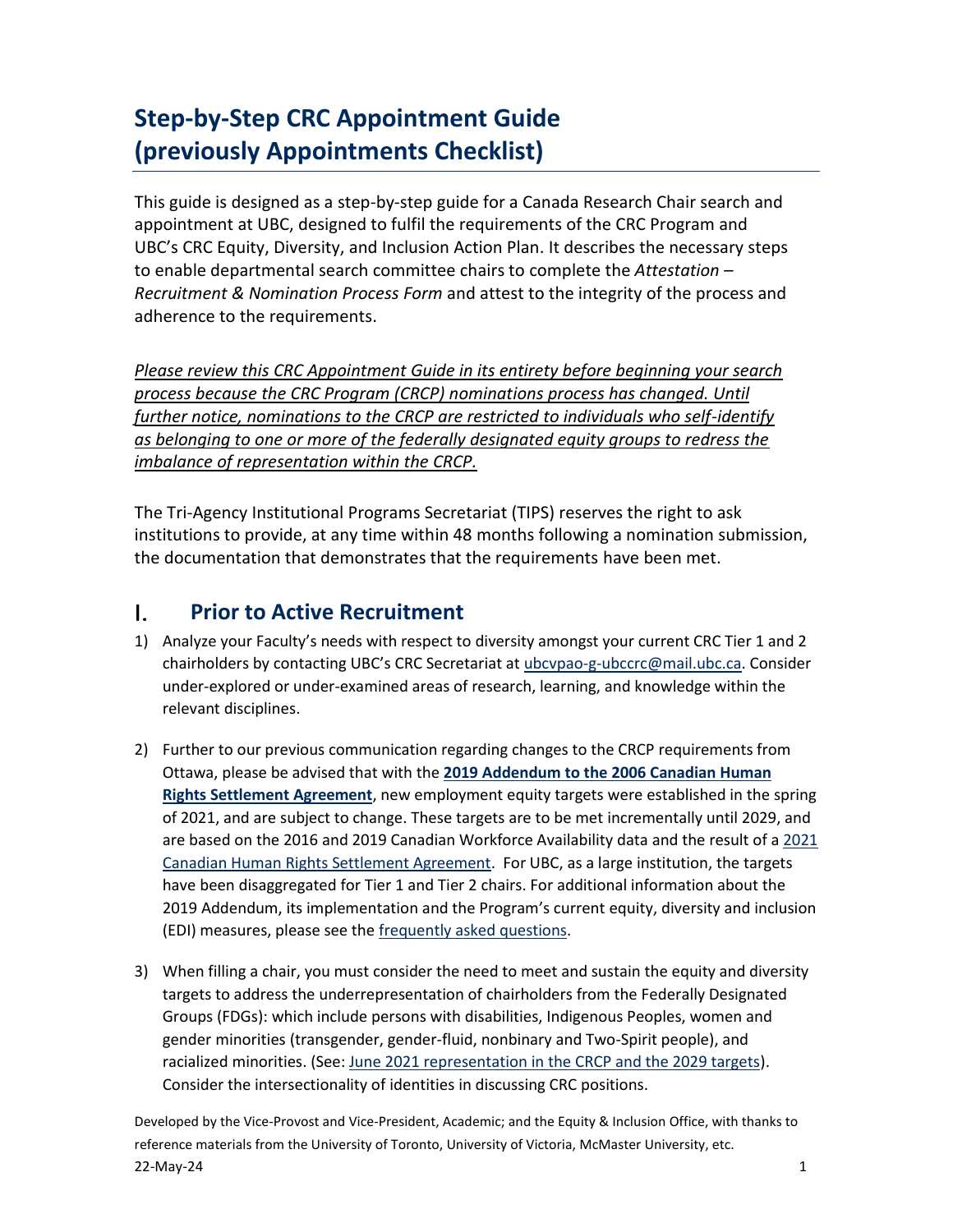- 4) **Please note**: in accordance with the latest CRCP directive, institutions found not to have met their equity target or targets at any of the given equity target deadlines leading up to 2029 are limited to submitting new nominations from individuals self-identifying as belonging to one or more of the FDGs, until their equity target gap or gaps for that deadline is met. All renewals can continue to be submitted during this time. Institutions that do not meet their equity targets by the December 2029 deadline will see their total allocation of chairs reduced for an extended period of time. The exact methodology to be used will be shared with institutions prior to 2023.
- 5) **It is essential that the language provided in this guide be used in your position advertisements to ensure that all potential candidates are aware that these positions are restricted to candidates self-identifying as belonging to one of the federally designated equity groups: persons with disabilities, Indigenous Peoples, women and gender minorities (transgender, gender-fluid, nonbinary and Two-Spirit people), and racialized minorities.**

### $\Pi$ . **The Recruitment Process**

## **A. Advertisements**

- 1) All CRC recruitment and nomination processes at universities must be transparent, open, and equitable. This applies to the nomination of new chairs, whether the chair is used for retention purposes or as a recruiting tool. It also applies to the advancement of a Tier 2 chairholder to a Tier 1 chair.
- 2) Place the advertisement in accordance with UBC Policy HR11: Employment Advertising Policy. [Ple](https://universitycounsel.ubc.ca/files/2017/06/policy20.pdf)ase refer to th[e advertising guidelines](http://www.hr.ubc.ca/faculty-relations/recruitment/advertising-guidelines/) on the Office of the Provost and VP Academic, UBC Vancouver's [site.](https://academic.ubc.ca/awards-funding/funding-opportunities/canada-research-chairs/ubcs-commitment-equity-diversity) Advertisements must be publicly posted for a minimum of 30 days (even those only open to internal applicants). In keeping with transparency, CRC postings may be advertised no more than two years prior to the nomination being put forward to TIPS.
- 3) Create a CRC advertisement that encourages applications from excellent candidates belonging to the designated equity groups. Ensure that the advertisement is clear that nominations will be restricted to chairholders from traditionally under-represented groups, and in particular, include the language from the 2019 Addendum to the 2006 Canadian Human Rights Settlement Agreement:

"In accordance with UBC's [CRC Equity, Diversity, & Inclusion Action Plan](https://academic.ubc.ca/sites/vpa.ubc.ca/files/documents/EDIAP%20-%2013%20DEC%202018%20EE.pdf) [https://academic.ubc.ca/sites/vpa.ubc.ca/files/documents/EDIAP - 13 DEC 2018 EE.pdf], and pursuant to Section 42 of the BC Human Rights code, the selection will be restricted to members of the following designated groups: persons with disabilities, Indigenous Peoples, women and gender minorities (transgender, gender-fluid, nonbinary and Two-Spirit people), and racialized minorities. Applicants to CRC positions are asked to complete this [equity](https://ubc.ca1.qualtrics.com/jfe/form/SV_6WJHol7SfPxRMu9)  [survey](https://ubc.ca1.qualtrics.com/jfe/form/SV_6WJHol7SfPxRMu9) [https://ubc.ca1.qualtrics.com/jfe/form/SV\_6WJHol7SfPxRMu9] as part of the application, and candidates from these groups must self-identify as belonging to one or more of the designated equity groups to be considered for the position. Because the search is limited to those self-identifying as members of designated equity groups, candidates must also provide their name to be considered.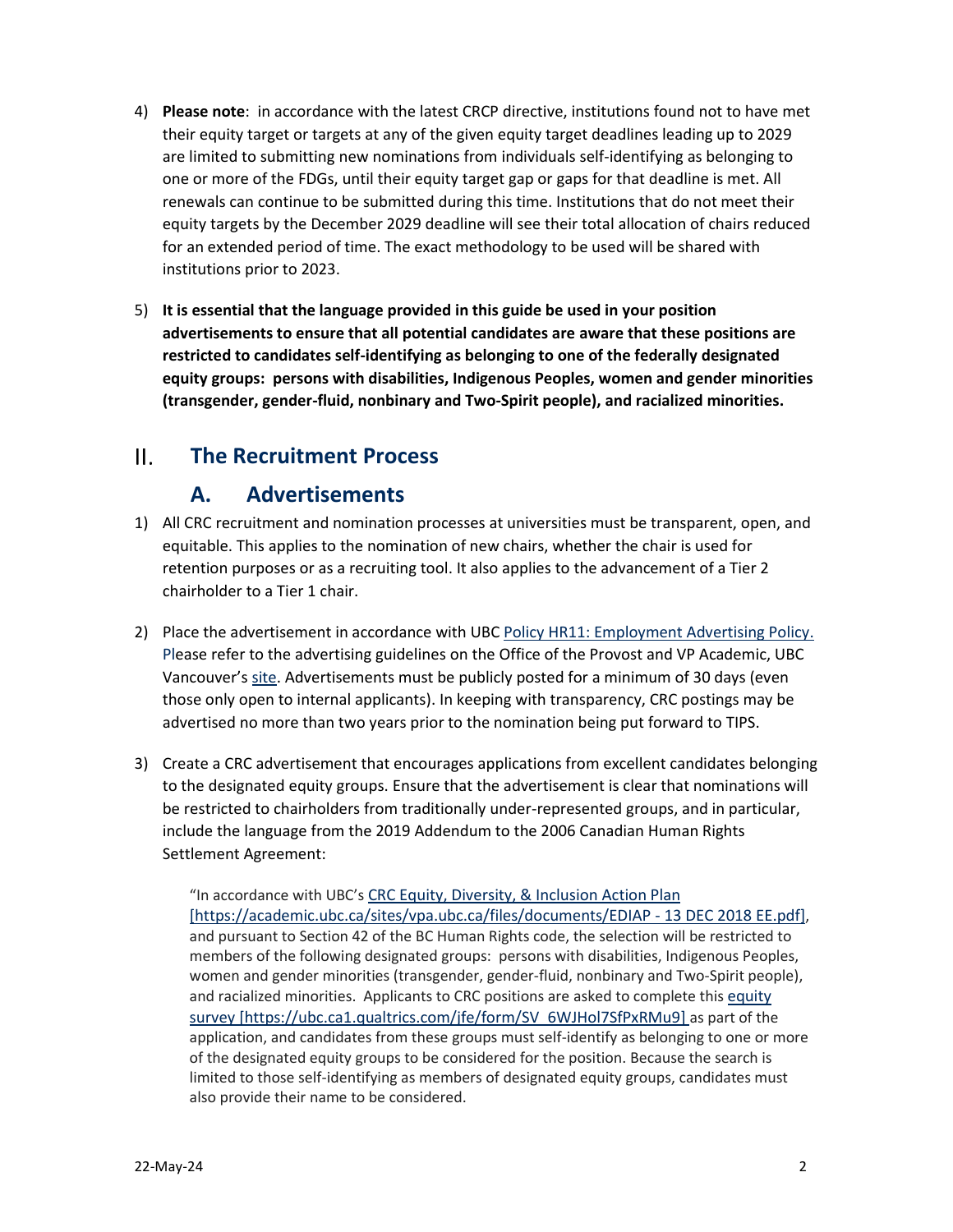Personal information is collected under the authority of sections 26(a) and 26(c) of the BC *Freedom of Information and Protection of Privacy Act.* The information you provide will only be used to determine whether you qualify for participation in this hiring process. Data will be collected by the Equity & Inclusion Office and only the names of those who identify as persons with disabilities, Indigenous Peoples, women and gender minorities (transgender, genderfluid, nonbinary and Two-Spirit people), and racialized minorities will be shared with the search committee. Currently, UBC has a gap in representation for people with disabilities. Until such time as this is remedied, the names of those self-identifying as having a disability will be provided separately to the search committee. Responses will be stored in a secure database."

*Please note*: as advertisements are posted through different recruitment software, hyperlinks may not work: it is imperative that you provide the link in full beside its description in the posting. (e.g. equity survey [https://ubc.ca1.qualtrics.com/jfe/form/SV\_6WJHol7SfPxRMu9]). If the advertisement is posted through Workday, candidates will only be eligible if they fill out the CRC equity survey from the link (above) in the advertisement. The Workday recruitment process will also ask them to fill out UBC's demographic survey. That survey provides aggregate applicant pool data for UBC across staff and faculty.

In addition, this equity survey reproduces the CRCP survey from Ottawa to provide comparable data, however, it uses different language that does not necessarily represent the way that these questions are asked in equity surveys conducted by UBC. If you have questions, please contact the Equity & Inclusion Office.

For more information about Restricted Hiring, please refer to the **FAQs** on our CRC website.

### 4) Advertisements for Tier 2 Chairs should also contain the following information:

"Tier 2 Chairs are intended for exceptional emerging scholars (i.e., candidates must have been an active researcher in their field for fewer than 10 years at the time of nomination). Applicants who are more than 10 years from having earned their highest degree (and where career breaks exist, such as maternity, parental or extended sick leave, clinical training, etc.) may have their eligibility for a Tier 2 Chair assessed through the program's [Tier](http://www.chairs-chaires.gc.ca/program-programme/nomination-mise_en_candidature-eng.aspx#s3) 2 [justification process](http://www.chairs-chaires.gc.ca/program-programme/nomination-mise_en_candidature-eng.aspx#s3)."

### Further information on this process can be found here – [Tier 2 Justification Process.](http://www.chairs-chaires.gc.ca/program-programme/nomination-mise_en_candidature-eng.aspx#s3)

"UBC recognizes the legitimate impact that leaves (e.g. maternity, leave due to illness) can have on a candidate's record of achievement. These leaves will be taken into careful consideration during the assessment process."

For contact information regarding UBC's accommodation and access policies and resources, please visit the Centre for Accessibility: [https://facultystaff.students.ubc.ca/student](https://facultystaff.students.ubc.ca/student-engagement/centre-accessibility/faculty-and-staff-disabilities)[engagement/centre-accessibility/faculty-and-staff-disabilities](https://facultystaff.students.ubc.ca/student-engagement/centre-accessibility/faculty-and-staff-disabilities)

### 5) As per UBC Policy HR11, all advertisements must include the following equity statement:

"Equity and diversity are essential to academic excellence. An open and diverse community fosters the inclusion of voices that have been underrepresented or discouraged. We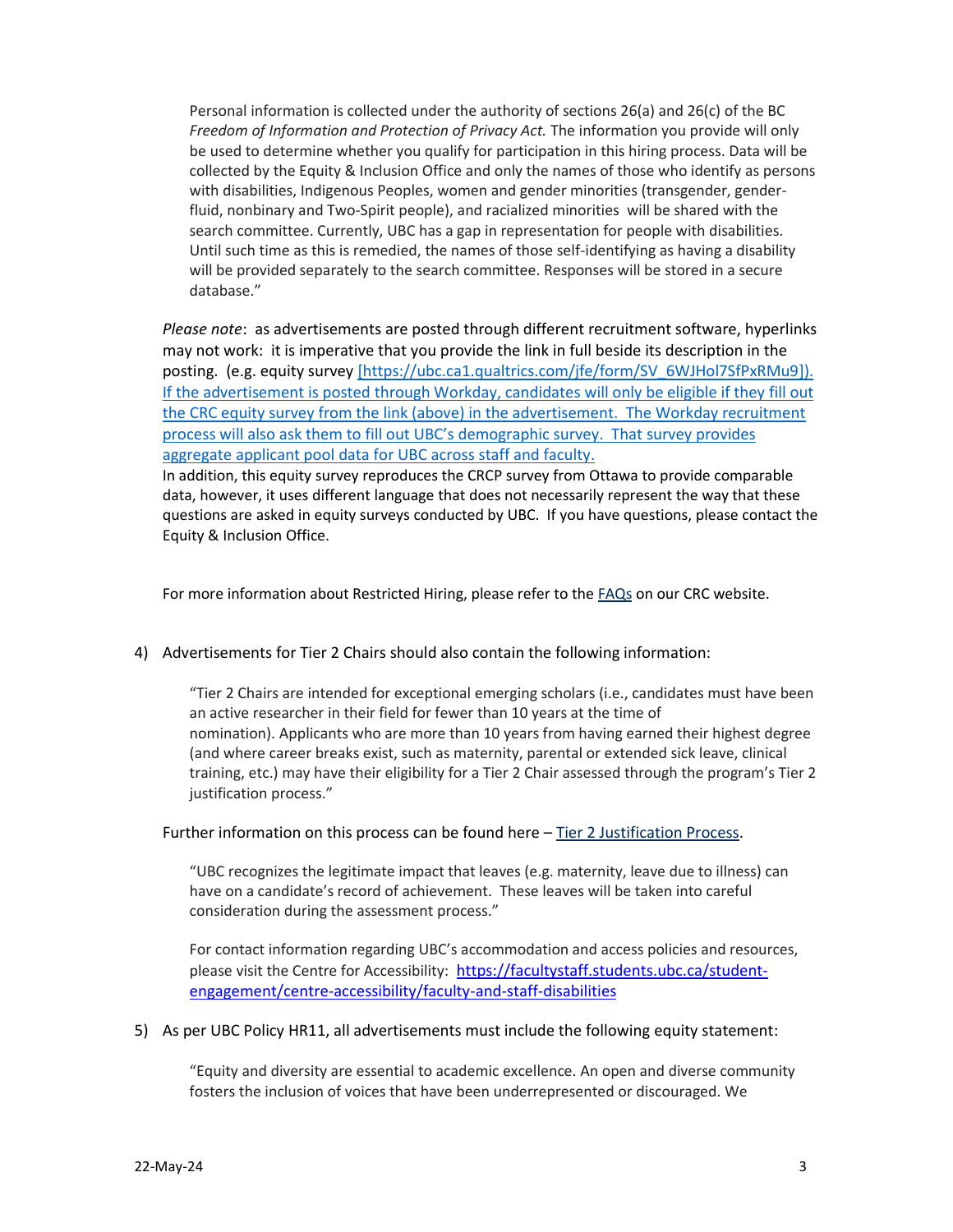encourage applications from members of groups that have been marginalized on any grounds enumerated under the B.C. Human Rights Code, including sex, sexual orientation, gender identity or expression, racialization, disability, political belief, religion, marital or family status, age, and/or status as a First Nation, Metis, Inuit, or Indigenous person."

6) Accommodations during interview process: UBC has committed to supporting workplace accommodations for CRCs through a pilot for centralized accommodations funding. This includes accommodation expenses (if any) during the interviewing process. Ensure that all advertisements include the following:

"UBC welcomes and encourages applications from people with disabilities. Accommodations are available on request for all candidates taking part in the selection process. To confidentially request accommodations, please contact \*\* at \*\*(phone) or \*\*(email)."

## [**Please complete with the name and contact details of the administrator supporting the interviewing process**.]

To support the administrator's ability to provide necessary accommodations appropriately, information and support is available through these accommodations specialists on each campus: Susan Lebrun at UBCV [\(sue.lebrun@ubc.ca\)](mailto:sue.lebrun@ubc.ca) and Carleigh Benoit at UBCO [\(carleigh.benoit@ubc.ca\)](mailto:carleigh.benoit@ubc.ca). Additional information is available in the [FAQ section](https://academic.ubc.ca/sites/vpa.ubc.ca/files/documents/FAQs%20-%20Restricted-Preferential%20Hiring%20Accommodations.final_.pdf) on the CRC website, as well as the training/ resource information available through the HR Advisor (UBCV & UBCO) or the Equity & Inclusion Office (UBCV & UBCO).

7) Many units are requesting diversity statements (similar to a teaching or research statement) from applicants. Consider including a statement similar to the following:

In *UBC's Strategic Plan: Shaping UBC's Next Century,* inclusion, innovation, and collaboration have been identified as our key themes. We welcome colleagues with the experiences and skills to contribute to our principles of inclusion, equity, and diversity throughout campus life. Please tell us about your strengths and experiences in increasing equity, diversity, and inclusion in your previous institutional environment, in curriculum, and in supporting diverse students."

- 8) To attract and secure the best possible candidates, use the objective, measurable criteria established earlier when listing qualifications in your advertisements, with the relative weighting of importance determining the ordering of criteria.
- 9) If you would like a review of the language in your posting to support its success in attracting excellent candidates from diverse backgrounds, please contact the Equity & Inclusion Office (info@equity.ubc.ca) prior to posting.
- 10) Final drafts of all advertisements must be submitted to [ubcvpao-g-ubccrc@mail.ubc.ca](mailto:ubcvpao-g-ubccrc@mail.ubc.ca) before they are passed to Faculty Relations through Workday. Final approval will be provided by the Provost's Office.
- 11) A copy of the chair posting/advertisement must be included with all nominations submitted to the CRC program for peer review. Nominations that do not provide evidence of an openly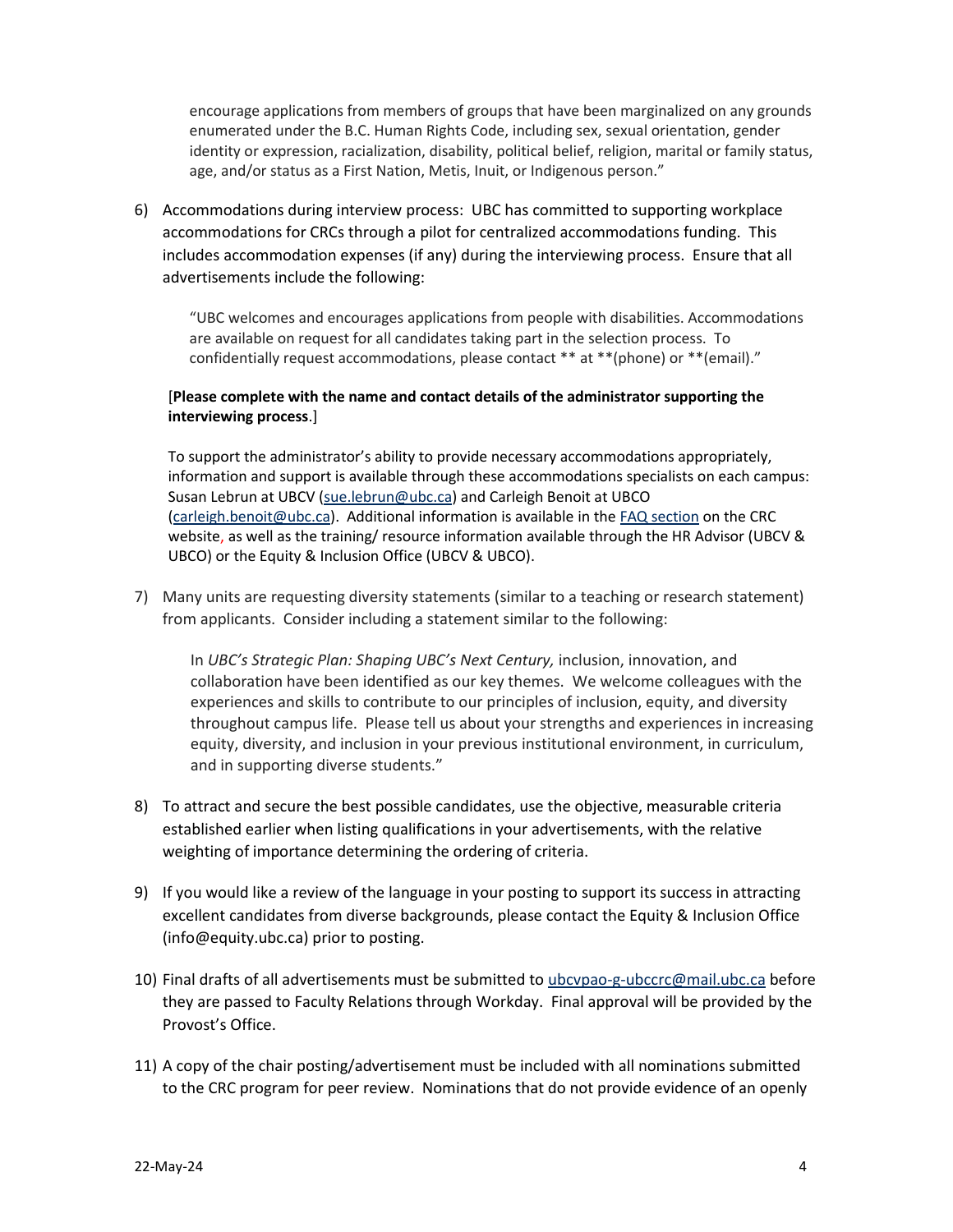advertised process (please see [Diversifying Your Applicant Pool\)](https://docs.google.com/spreadsheets/d/1Os2JRKsQ8HYhedttgt8-is0X3RD1NDNx0Ks2L2HYtSg/edit#gid=0), with transparent and open language about the restricted nomination program, will not be accepted by the program – this applies to all recruitment, retention, advancement, and international nominations.

- 12) Publicly advertise all Chair positions on UBC's public accountability web page for a minimum of 30 days prior to the closing of the competition (this applies to all new nominations, even those open only to existing or internal faculty members).
- 13) Clearly indicate the date initially posted in the job posting, and be aware that in keeping with transparency, a job posting may be advertised no more than two years prior to the nomination being put forward to TIP.
- 14) On the day the chair position is posted online, please send a dated copy of the advertisement and links of all job postings to *ubcvpao-g-ubccrc@mail.ubc.ca*, who will ensure it is forwarded to CRCP.

# **B. Special efforts to attract the attention of qualified candidates among the federally designated equity groups**

- 1) Consider networks that researchers in the Faculty (and beyond) may have to reach potential candidates from underrepresented groups, and develop a strategy to strengthen or develop those networks.
- 2) Review and develop networks among academics and research areas of focus that include members of the federally designated equity groups for this and future searches at UBC.
- 3) Post advertisements in specialized journals, newspapers, list serves etc., directed to persons with disabilities, Indigenous peoples, racialized people or women and gender diverse people. Please refer to the "[Diversifying Your Applicant Pool](https://docs.google.com/spreadsheets/d/1Os2JRKsQ8HYhedttgt8-is0X3RD1NDNx0Ks2L2HYtSg/edit?usp=sharing)" database, including Tips & Tricks, to ensure that you have accessed and updated information to support searches that particularly focus on ensuring diversity in your applicant pool.
- 4) Write letters and other communications targeted to members of these groups.
- 5) Encourage personal networking targeted to members of these groups.
- 6) Facilitate measures to ensure the candidate pool is sufficiently large.

#### $III.$ **The Selection Process**

## **C. The Search Committee**

1) Establish your search committee with consideration for the diversity of the committee members. Consider asking underrepresented faculty, particularly those currently underrepresented among CRCs, to participate in the search committee. Be mindful of workload and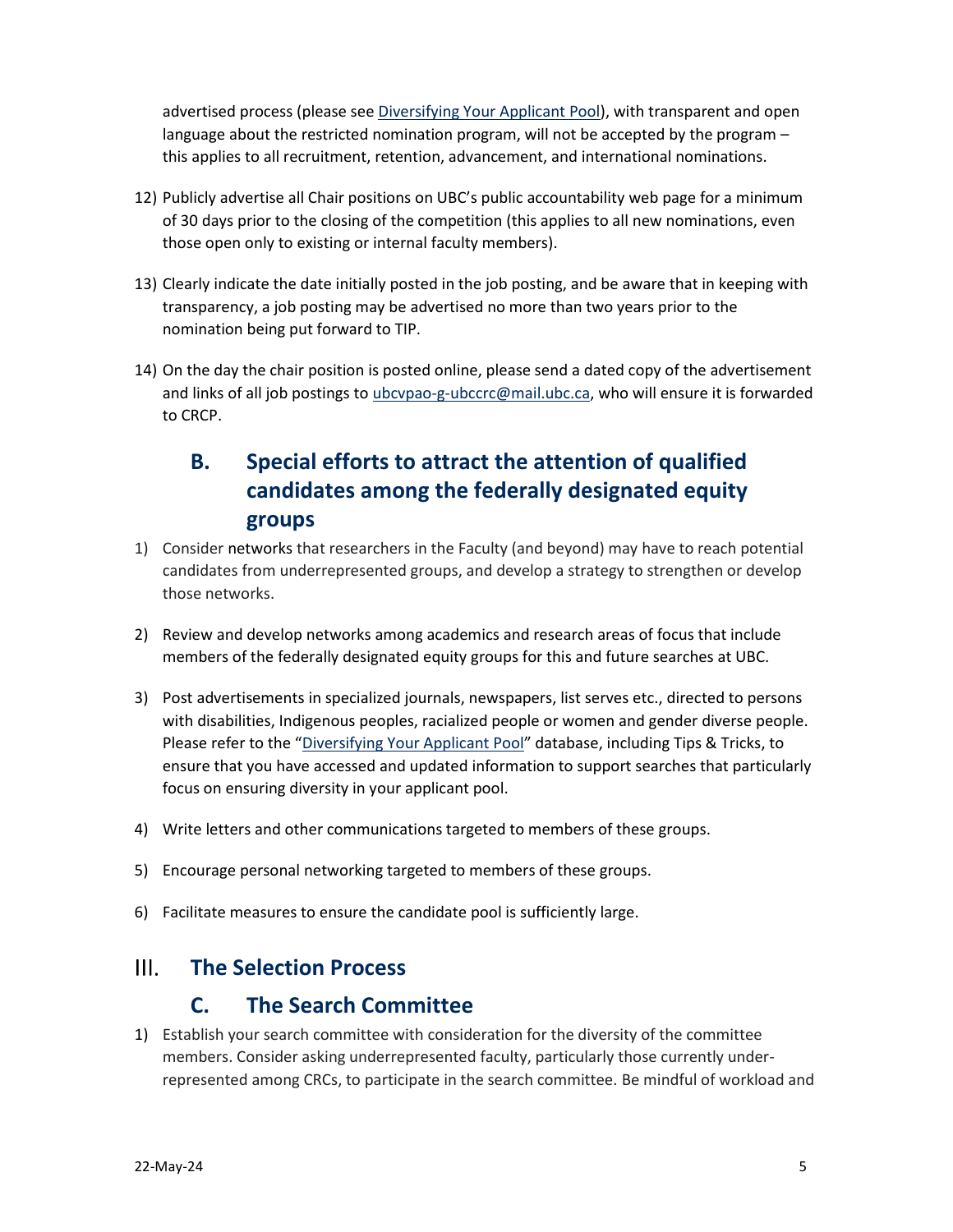any imbalance in other requests for faculty who identify as members of underrepresented groups to participate in committees, etc., in comparison with their colleagues.

- 2) TIPS and the CRC EDI Action Plan require that all search committee members receive training on equity and diversity in the search process. Please contact your Associate Dean with responsibility for equity or the Equity & Inclusion Office [\(info@equity.ubc.ca\)](mailto:info@equity.ubc.ca) to arrange a workshop. [Equity in Hiring,](https://wpl.ubc.ca/browse/equity-and-inclusion/courses/wpl-eio-he) an online video series on the workplace learning platform, is an asynchronous way to ensure that training is completed by all search committee members as well.
- 3) With the search committee: establish the objective, measurable criteria for the CRC position, and weight each criterion's relative importance. Consider criteria that include the assessment of a candidate's equity, diversity, and inclusion skills and their ability to work with diverse colleagues. The CRC[P provides this guidance](http://www.chairs-chaires.gc.ca/program-programme/equity-equite/best_practices-pratiques_examplaires-eng.aspx), "Require, as part of the job criteria, a track record related to EDI. Encourage applicants to identify their strengths and experiences in increasing EDI in their previous institutional environment, and in curriculum, and in supporting diverse students."
- 4) Ensure that the selection committee chair and members understand their roles in the selection process and their roles as representatives of UBC.
- 5) Confirm that all selection committee members understand how applicant pool data are collected and used, and their purpose in supporting equitable hiring.
- 6) Confirm that all selection committee members have received equitable recruitment training within the last two years.
- 7) In order to comply with provincial [Freedom of Information and Protection of Privacy \(FIPPA\)](http://www.oipc.bc.ca/) and Human Rights legislation, all members of the selection committee should ensure an objective and transparent process.

# **D. Documentation During the Recruitment and Selection Process**

- 1) Keep a factual record of the recruitment and selection process. Include copies of advertisements as well as descriptions of special measures to recruit members of the designated groups. Should human rights groups or government agencies inquire about your recruitment and selection procedures, you may be required to produce evidence that your hiring process was fair. Also, candidates may request access to records relating to them under the Freedom of Information process. Records must be kept for a period of one year from the time of the interview and should be filed in a secure place. In addition, if the successful candidate is an international academic, records must be kept for six years from date of hire.
- 2) The Equity & Inclusion Office will track the success of your proactive recruitment strategies through the applicant employment equity survey data and upon request to [ubcvpao-g-](mailto:ubcvpao-g-ubccrc@mail.ubc.ca)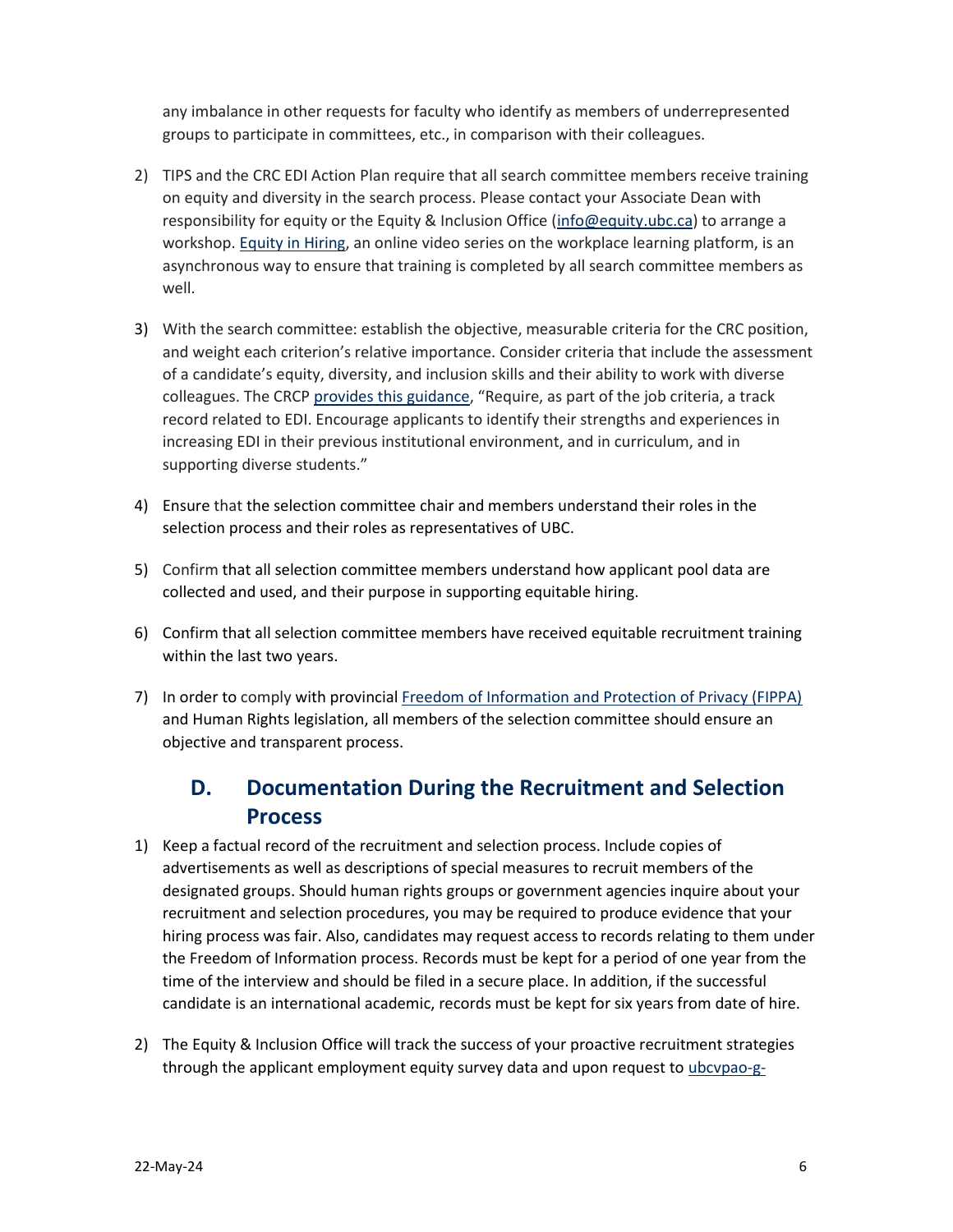[ubccrc@mail.ubc.ca](mailto:ubcvpao-g-ubccrc@mail.ubc.ca) provide a confidential report to the search committee as soon as they are notified that the search process is closed.

# **E. Reviewing Applications and Shortlisting**

1) **Prior to reviewing any applications,** please contact the CRC Secretariat at [ubcvpao-g](mailto:ubcvpao-g-ubccrc@mail.ubc.ca)[ubccrc@mail.ubc.ca](mailto:ubcvpao-g-ubccrc@mail.ubc.ca) to receive details of your applicant pool data.

You will be provided with a breakdown of the proportion of applicants who have selfidentified as members of each of the designated equity groups and the names of those candidates eligible to be considered.

Because of UBC's current equity targets, the names of all candidates self-identifying with a disability will be shared with the selection committee [only] to ensure that they are immediately placed on the longlist.

Those applications from people who have not self-identified as a member of at least one of the designated equity groups are not eligible for nomination.

In cases where a particular position is restricted to one designated equity group because of the equity targets, your candidate pool will only include those people.

- 2) When submitting the appointment file to the Provost's Office, please provide an explanation as to why each of the candidates who have indicated they have a disability were not shortlisted.
- 3) Review and evaluate every applicant against the previously established, weighted criteria that are job-relevant, objective, and measurable. Best practices dictate that every selection committee member review every application.
- 4) Establish your longlist of candidates based on those who meet the minimum advertised qualifications. From this pool, derive your shortlist for interview. Departments must be able to document and justify the way in which they developed their shortlists. It is suggested that selection committee members frame the shortlist as those whom they agree should be invited to an interview, rather than those who should not be included.
- 5) As with all shortlisting processes, review the applications to ensure the list does not reflect bias. One example of bias that may show up in shortlisting is stereotypical assumptions about the importance of an uninterrupted work record. These assumptions often disadvantage women, persons with disabilities, or recent immigrants. Ask yourself: is an uninterrupted work record a valid test of a candidate's ability to meet the requirements of a position? Other assumptions that may lead to bias may need to be discussed and reviewed among the selection committee.

## **F. The Interview**

1) Prior to the interview, develop a set of questions based on stated criteria and ask all candidates, including internal ones, the same questions. Ensure that questions assess criteria that can be evaluated objectively.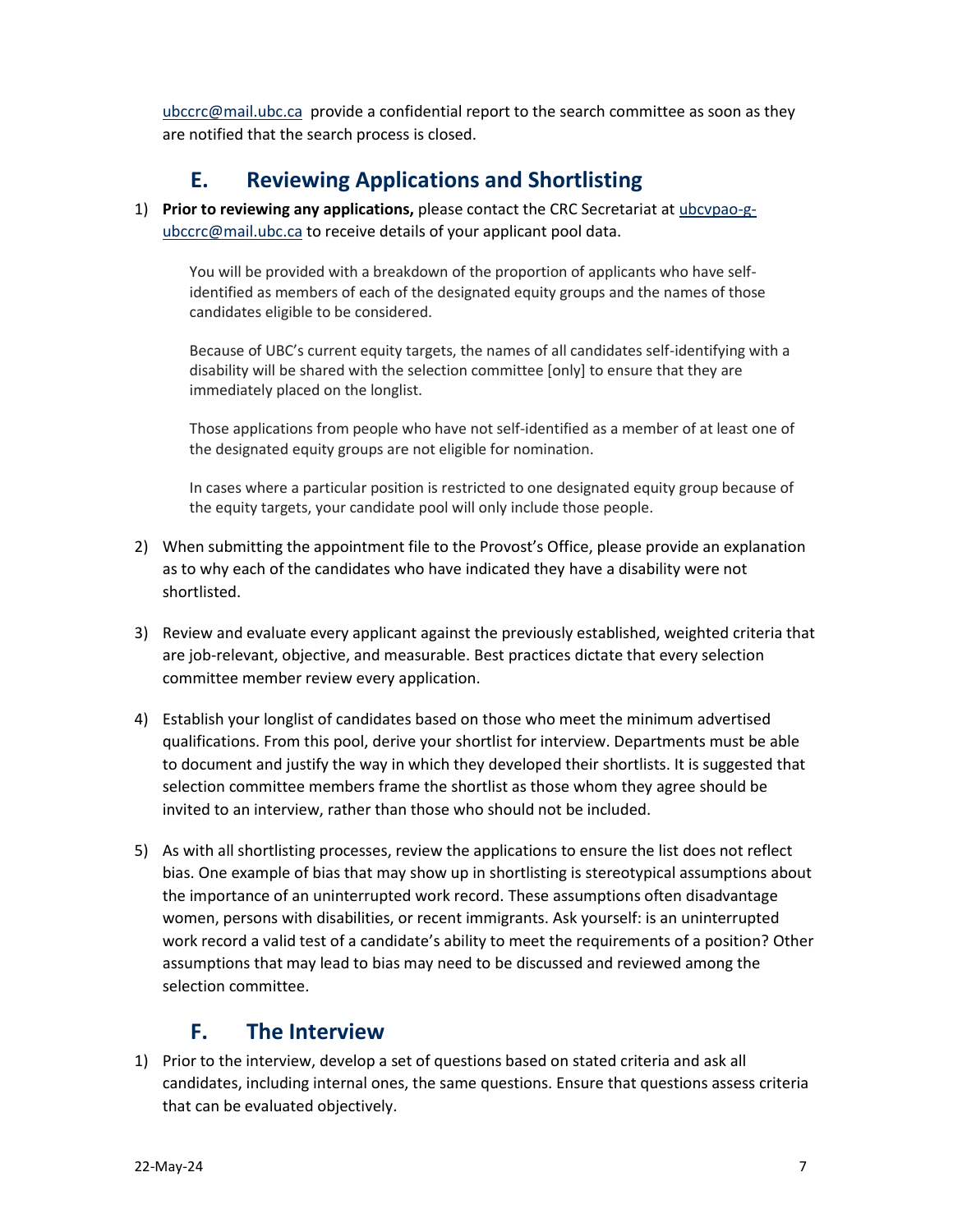2) Ensure that the offer to provide any necessary accommodations for the interview process is included in any email communications to set up the interviews [see above and FAQs on our website]:

"UBC endeavours to create the conditions for a successful interview process. If you require any type of accommodation during this process, please contact [Susan Lebrun at [sue.lebrun@ubc.ca](mailto:sue.lebrun@ubc.ca) in Workplace Health Services (UBCV)] or [Carleigh Benoit at [carleigh.benoit@ubc.ca](mailto:carleigh.benoit@ubc.ca) in the Work Reintegration & Accommodation Program (UBCO)] as soon as possible."

## [**To be completed by the department setting up the interviews**.]

- 3) Discuss each candidate in turn as interviews take place. Set aside time after each interview for a discussion.
- 4) When selecting the preferred candidate, focus the discussion on the weighted criteria for the CRC. Encourage selection committee members to ground this discussion in examples from the interview or from the application.

### IV. **Finalizing the Appointment**

- 1) Before finalizing the appointment, ensure that the successful candidate is provided with information or links to information about the range of institutional supports for comparable chairs based on the annual comparative review, in accordance with [UBC's CRC Equity,](https://academic.ubc.ca/sites/vpa.ubc.ca/files/documents/EDIAP%20-%2013%20DEC%202018%20EE.pdf)  [Diversity, and Inclusion Action Plan](https://academic.ubc.ca/sites/vpa.ubc.ca/files/documents/EDIAP%20-%2013%20DEC%202018%20EE.pdf) and the CRCP requirements.
- 2) Please ensure that the following paragraph (with the appropriate campus contact) is included in the offer letter:

"UBC endeavours to create the conditions for a successful career for all its employees. UBC supports UBC Canada Research Chairs and managers involved in workplace accommodations for employees with disabilities. Should you require disability-related accommodations, please contact [Susan Lebrun at [sue.lebrun@ubc.ca](mailto:sue.lebrun@ubc.ca) in Workplace Health Services (UBCV)] or [Carleigh Benoit at [carleigh.benoit@ubc.ca](mailto:carleigh.benoit@ubc.ca) in the Work Reintegration & Accommodation Program (UBCO)] as soon as possible."

- 3) If appropriate, speak to the Vice-President, Academic regarding the possibility of facilitating priority placements for chairholders with disabilities for housing and childcare programs at UBC.
- 4) The CRCP Nomination Attestation Form should be requested from [ubcvpao-g](mailto:ubcvpao-g-ubccrc@mail.ubc.ca)[ubccrc@mail.ubc.ca.](mailto:ubcvpao-g-ubccrc@mail.ubc.ca) Once completed, it is returned to the same. This form must be completed to have the nomination advanced.
- 5) UBC Human Resources provides detailed [Appointments Checklists for New Tenure/Tenure](http://www.hr.ubc.ca/faculty-relations/appointment/appointment-checklist/#1)  [Track Appointments.](http://www.hr.ubc.ca/faculty-relations/appointment/appointment-checklist/#1) All forms and materials should be completed and submitted to Faculty Relations.